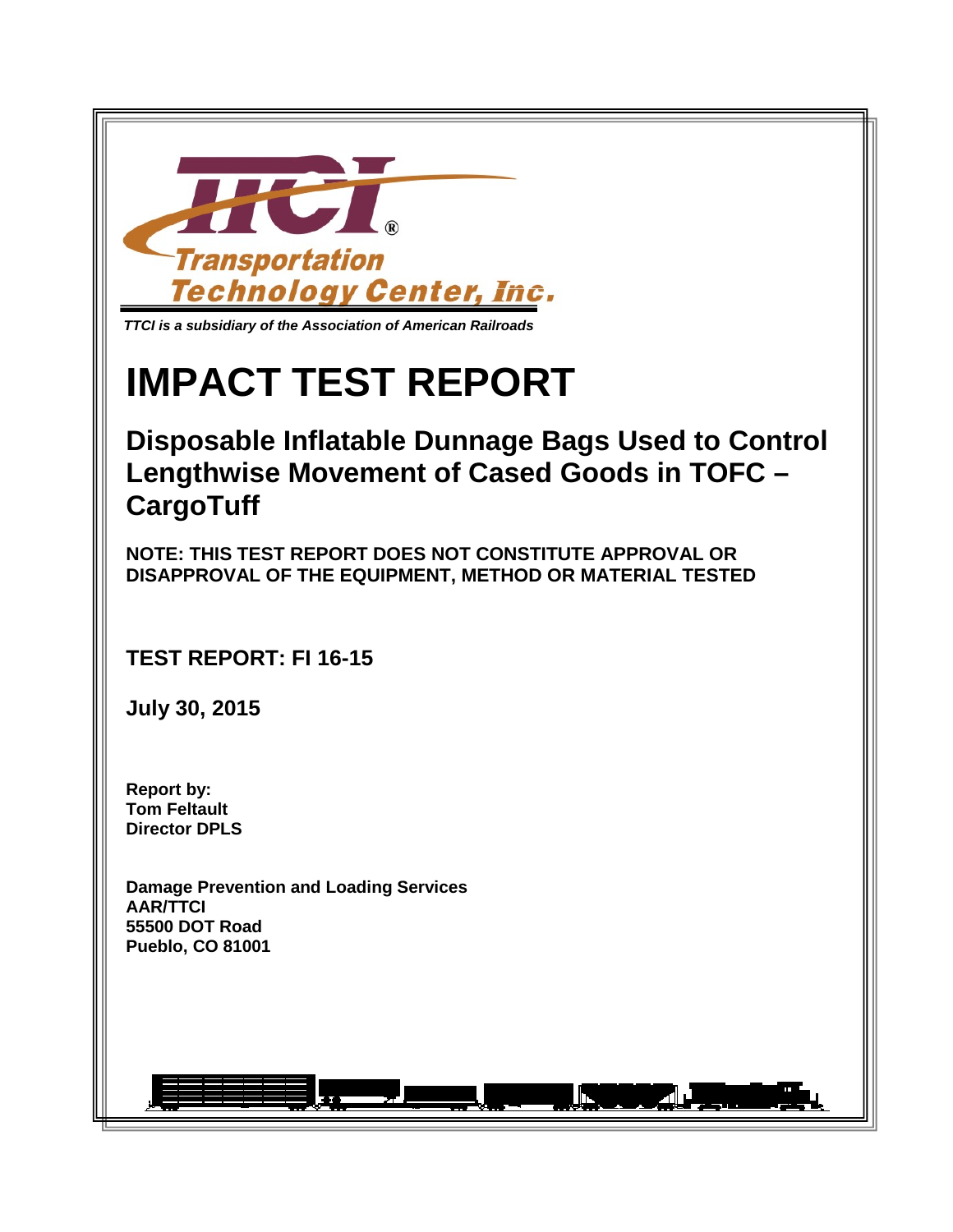#### July 30, 2015

## **REPORT OF IMPACT TEST FI 16-15**

### **SUBJECT: Disposable Inflatable Dunnage Bags Used to Control Lengthwise Movement of Cased Goods in TOFC - CargoTuff**

**SYNOPSIS:** An impact test was conducted to evaluate the performance of two level 1 polyethylene/polypropylene pneumatic dunnage bags in a trailer load of palletized case goods. The palletized case goods were loaded in an intermodal trailer according to Method F-2 of the AAR Intermodal Loading Guide. The load was secured with two 48 in. high x 96 in. long x 22 in. wide level 1 air bags. The load successfully completed impact testing.

**BACKGROUND:** Larry Flora, CargoTuff, requested that AAR testing be conducted on a load of palletized case goods using two (2) 48 in. high x 96 in. long x 22 in. wide "Square" Level 1 Polyethylene/Polypropylene Pneumatic Dunnage Bags. The purpose of this test was to evaluate the use of two "Square" Level 1 Polyethylene/Polypropylene Pneumatic Dunnage Bags to control lengthwise load movement in 12 in. to 24 in. crosswise voids with application per Method F-2 of the AAR Intermodal Loading Guide.

Testing was conducted on July 27, 2015 at the Transportation Technology Center, Pueblo, Colorado.

In attendance during testing were:

Larry Flora, CargoTuff David Hendrixon, TTCI/AAR Craig Millbauer, TTCI/AAR Rama Maram, TTCI/AAR

**LOAD DESCRIPTION:** Trailer XTRZ 240513 (45 ft. x 102 in.), equipped with a wood floor and sidewalls, was loaded with 20 stretch wrapped units of cased canned olives. Unit dimensions were 48 in. x 40 in. x 50 in. high and weighed approximately 2,150 lbs. each. The units were loaded lengthwise in two rows of 10 stacks. The rows were positioned against each sidewall starting at the nose of the trailer.

Two level 1 "square" air bags, measuring 48 in. high x 96 in. long x 22 in. wide, were installed in the center void between the rows of units. One air bag was positioned between stacks 4 and 5; the second air bag was positioned between stacks 9 and 10 at the rear of the load. Both air bags were inflated to 2.5 psig. The voids filled by the air bags measured between 22 in. and 24 in. after inflation. The load weighed approximately 43,000 lbs. See the following illustration.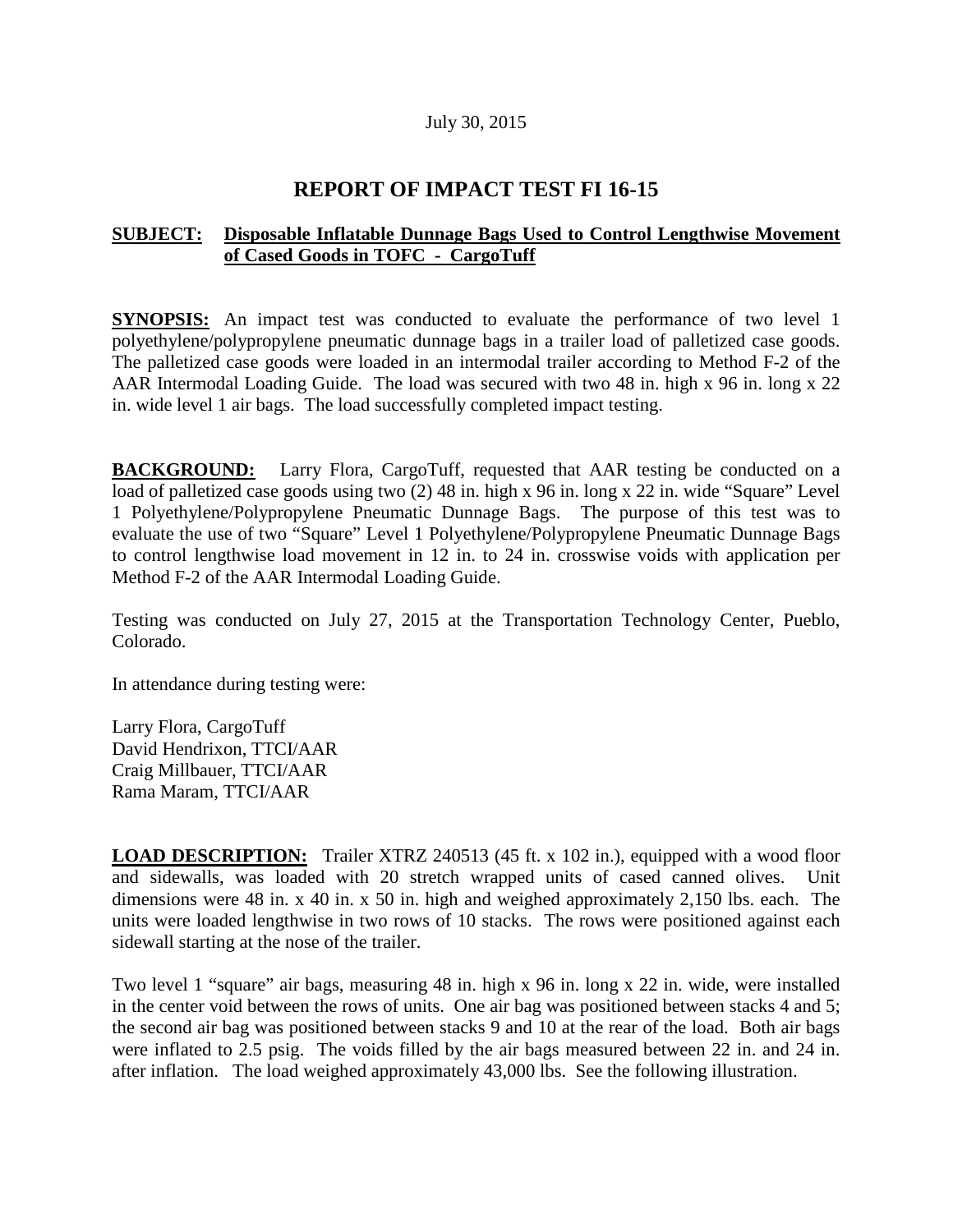

**TEST PARAMETERS:** The test car with the trailer was released from a predetermined location for the appropriate target speed on a 0.8% grade track. The test car was impacted into an anvil string consisting of four empty cars: DRGW 60932 (80,500lbs); DRGW 60971 (81,100lbs); CR 433432 (49,600lbs); and MP 582911 (57,900lbs); for a combined weight of approximately 269,100 lbs. (122.10 metric tons). All the cars in the anvil string had standard draft gears, with the airbrakes set on all cars, and the handbrakes set on the first and last cars. See Illustration 2.



Typical AAR Impact Configuration, Closed Car / TOFC – COFC

A hand held RailMaster Radar Gun Model CR-1k was used for the speed measurement.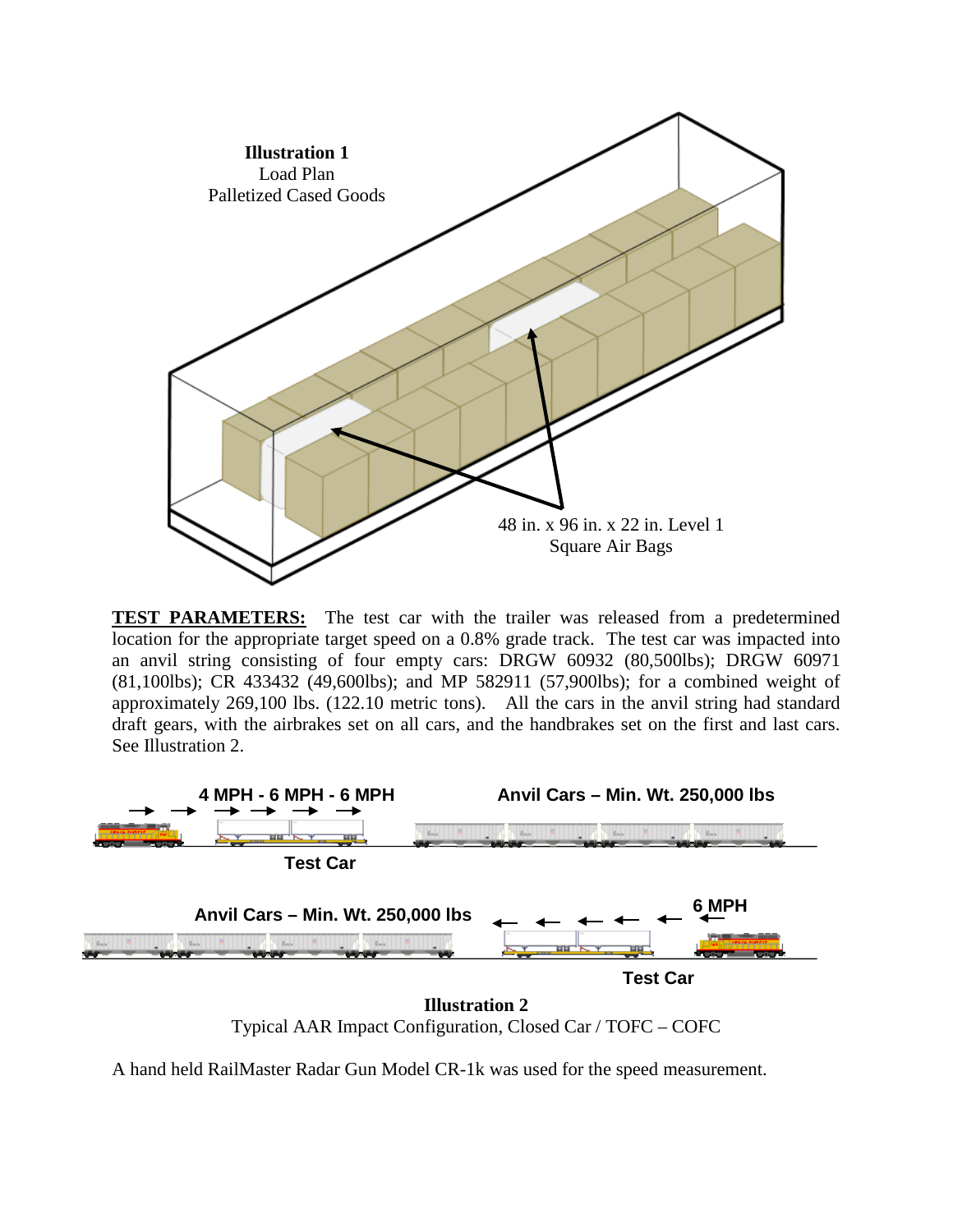The starting measurements from the end of the pallets to the trailer doors were 49 ½ in. on the right door and 45 in. on the left door.



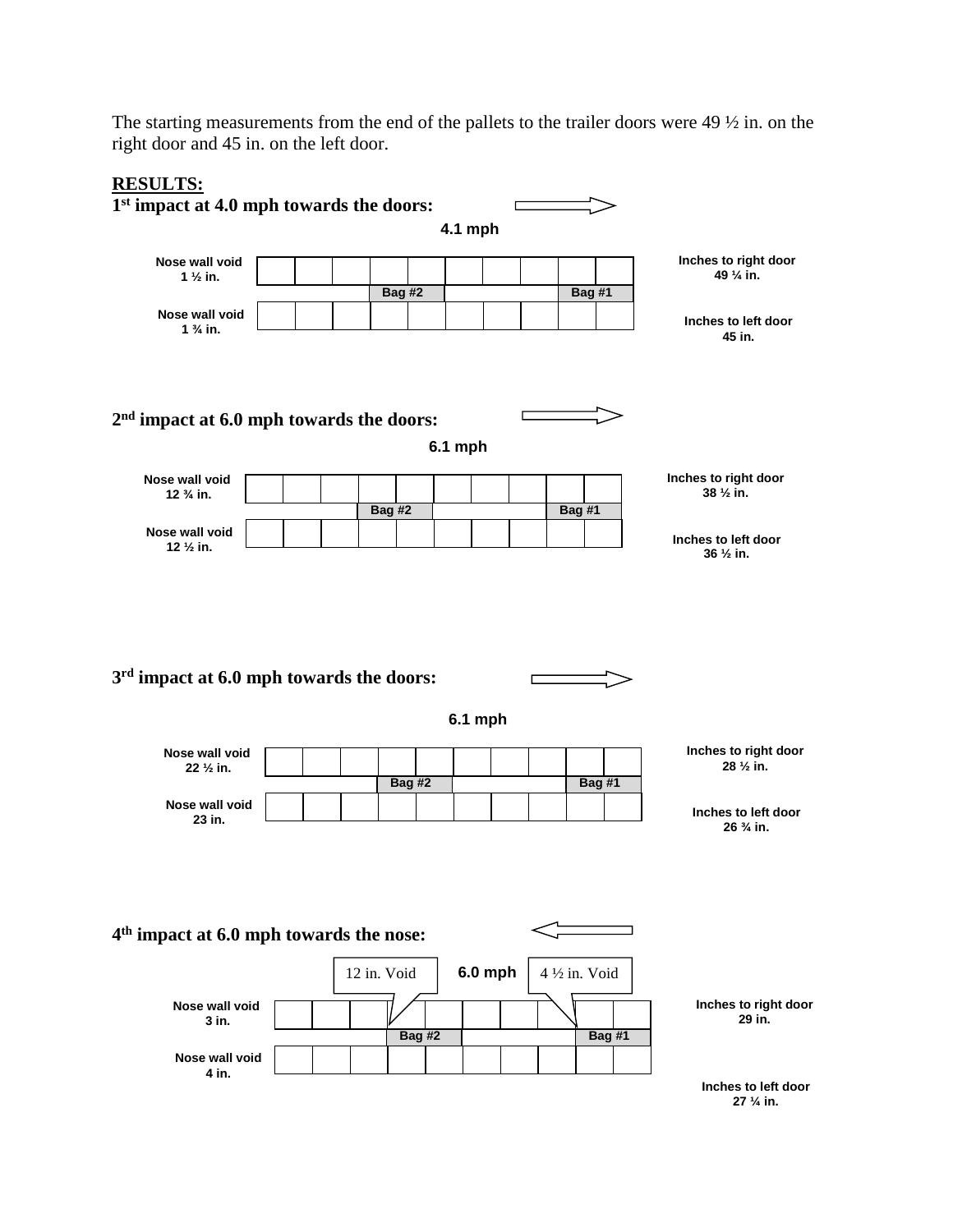The first 3 stacks shifted against the front end wall. A 12 in. void developed between stacks 3 and 4. A 4  $\frac{1}{2}$  in. void developed between stacks 8 and 9. The void at the doorway enlarged  $\frac{1}{2}$ in.

**CONCLUSION:** The loading and securement method performed as intended.

**DISCUSSION:** The securement method performed well in controlling lengthwise movement. The 12 in. and  $4\frac{1}{2}$  in. voids that developed between the pallets during the reverse impact are comparable to what has been observed in previous tests of this loading method.

Void fillers normally required between the stacks not braced by the air bags were left out for the sake of convenience.

TTCI would like to thank CargoTuff for conducting this test.

Tom Feltault **Director** Damage Prevention and Loading Services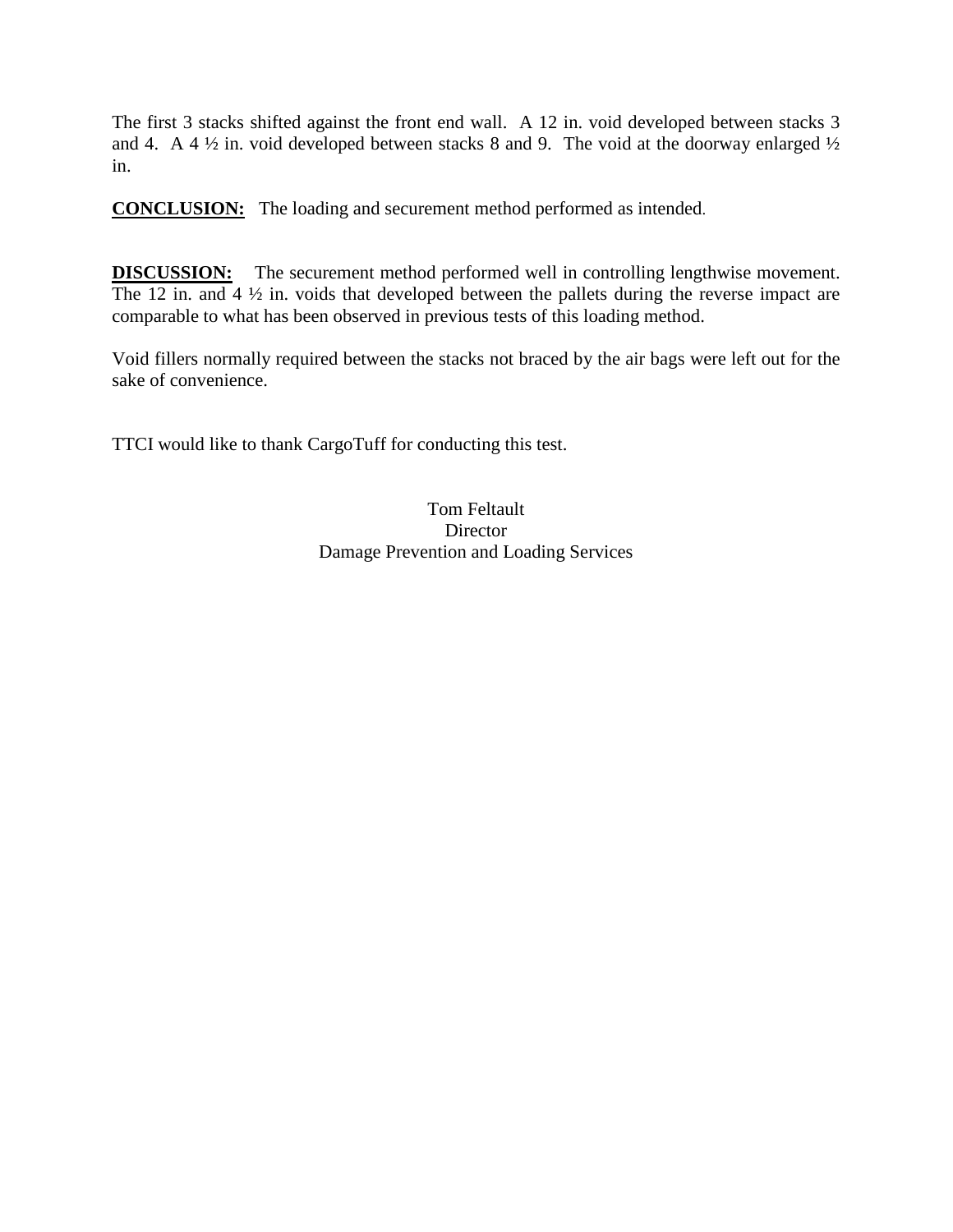# **Test Photos**



View of load from trailer doors.



Longitudinal void space of 23  $\frac{1}{2}$  in. created after the 3 forward impacts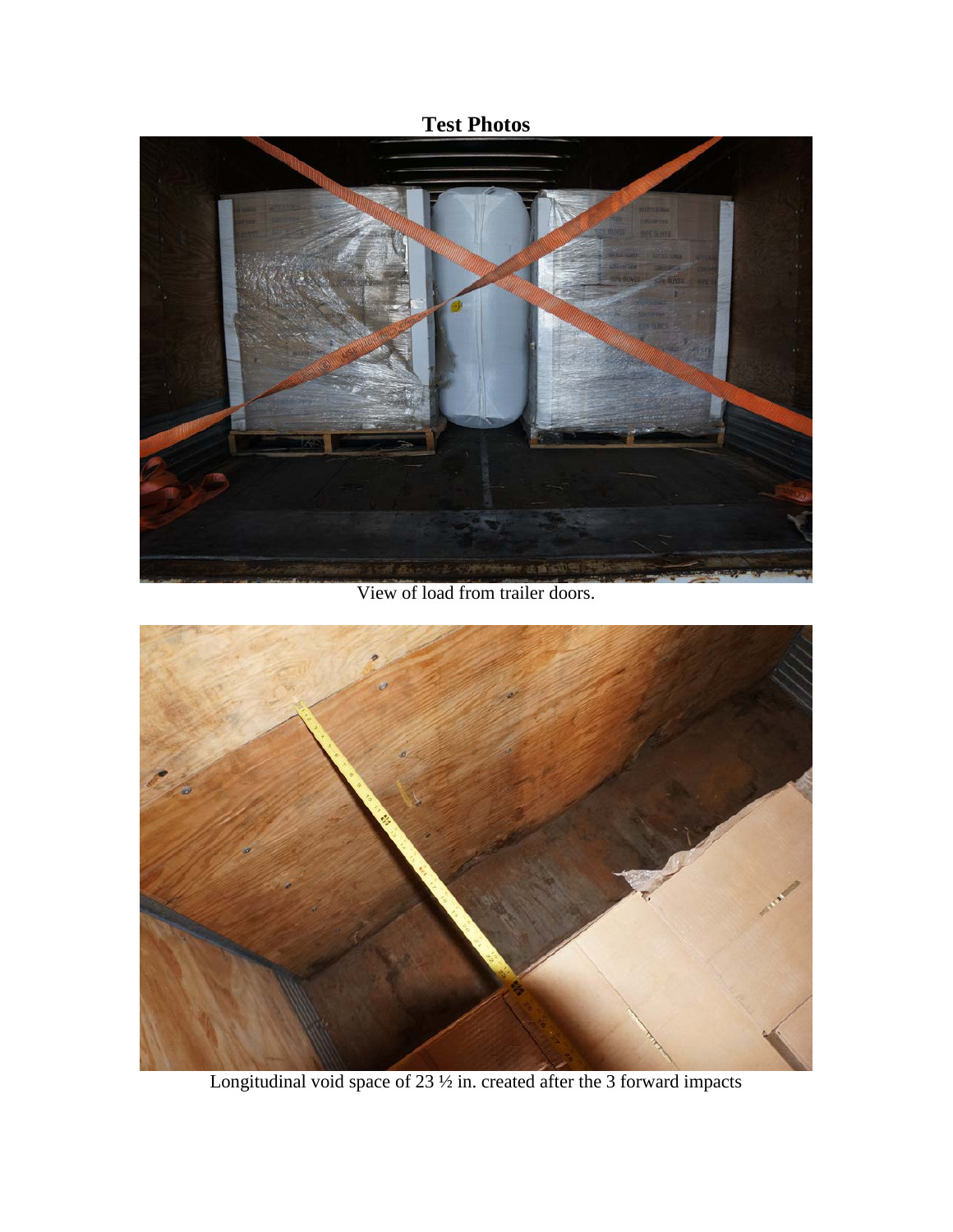

Longitudinal void space of  $4\frac{1}{2}$  in. between pallets stack 8 and 9 created from the reverse 6 mph impact.



Longitudinal void space of 12 in. between pallets stack 3 and 4 created from the reverse 6 mph impact.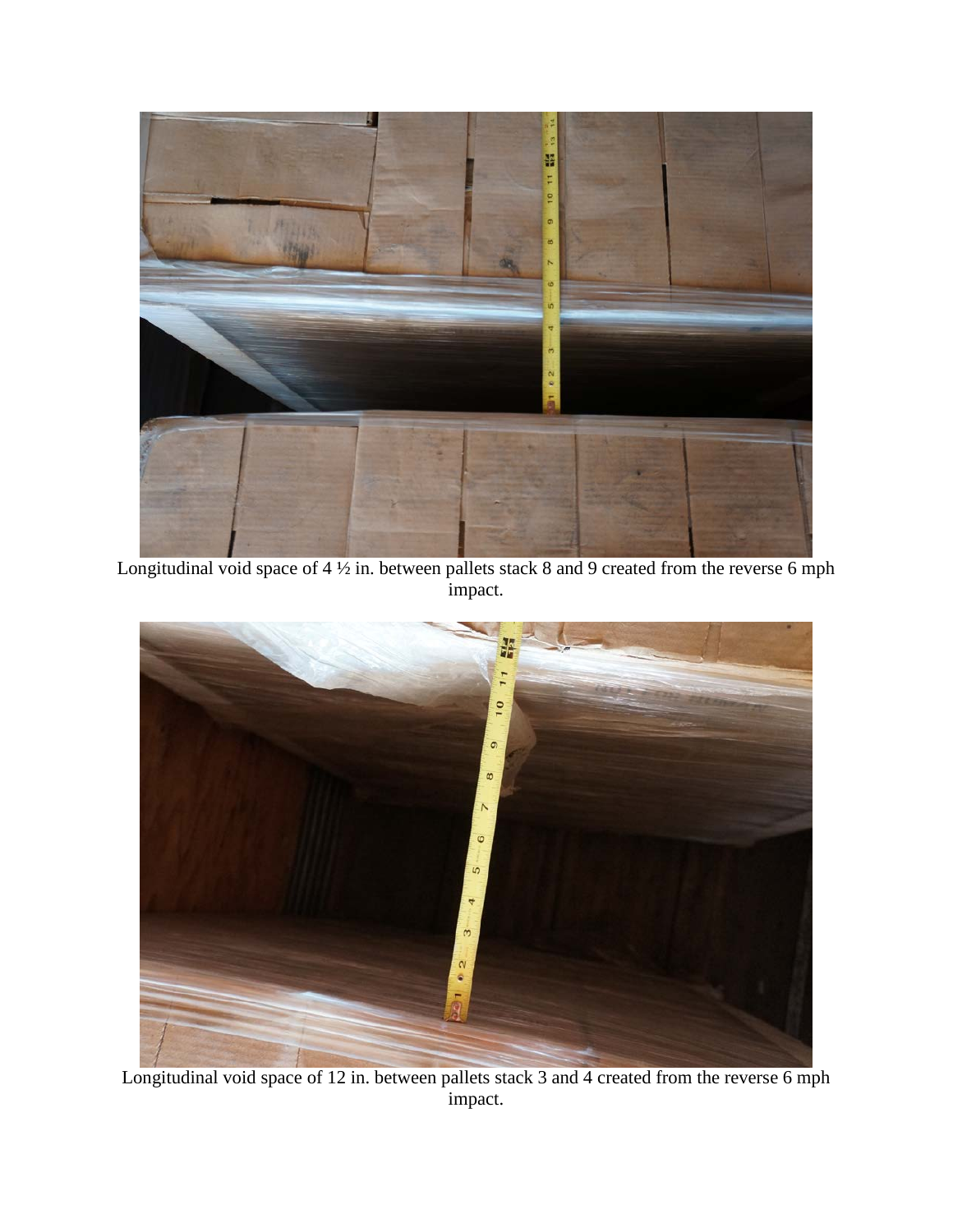

Longitudinal void space of 3 in. between the 1<sup>st</sup> pallet and end wall on the right side after the reverse 6 mph impact.



Longitudinal void space of 4 in. between the 1<sup>st</sup> pallet and end wall on the left side after the reverse 6 mph impact.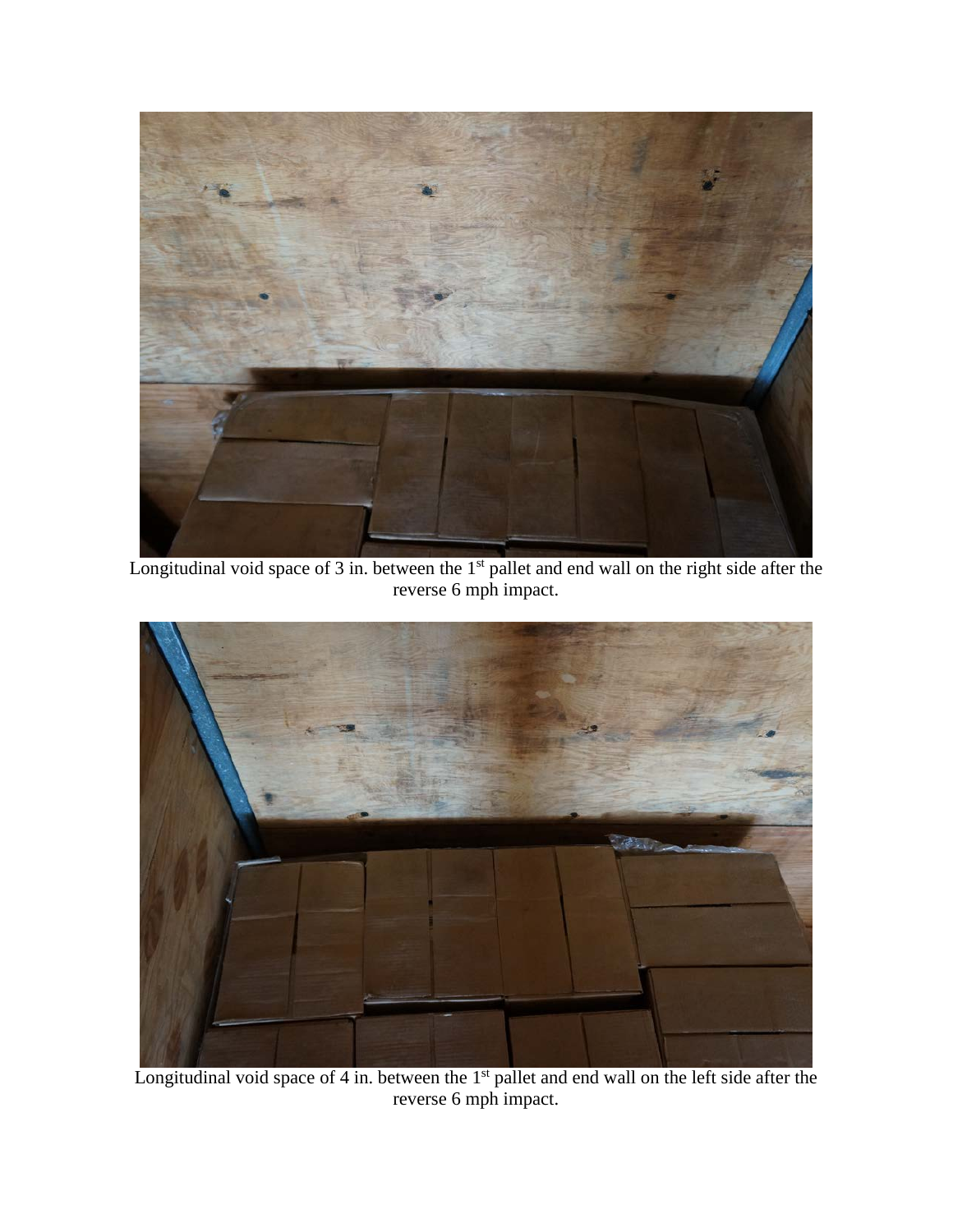## **Acceleration Data**

441 4MPH 1153.esv

441 BMPH 1159.esv

P-P Val: 0.86991 G's BLPF-OR-CH1 Acc (G's)  $.20$  $.10$  $\mathsf{o}$  $-.10$  $-.20$  $-.30$  $-.40$  $-.50$  $-0.60$  $\mathbf{o}$  $\overline{.2}$  $\overline{\mathbf{6}}$  $\overline{\mathbf{8}}$  $1.2$  $1.4$  $1.6$  $1.8$  $\mathbf 2$  $\overline{A}$  $\mathbf{1}$ 

Time (sec)



P-P Val: 1.51724 G's BLPF-OR-CH1 Acc (G's)  $\cdot$ .2  $\mathbf 0$  $-2$  $-4$  $-0.6$  $-0.8$  $-1$  $-1.2$  $\mathbf 0$  $\mathbf{.2}$  $\overline{\mathbf{6}}$  $\overline{\mathbf{8}}$  $1.2$  $1.4$  $1.6$  $1.8$  $\mathbf 2$  $\mathcal{A}$  $\overline{1}$ Time (sec)

6 MPH Impact